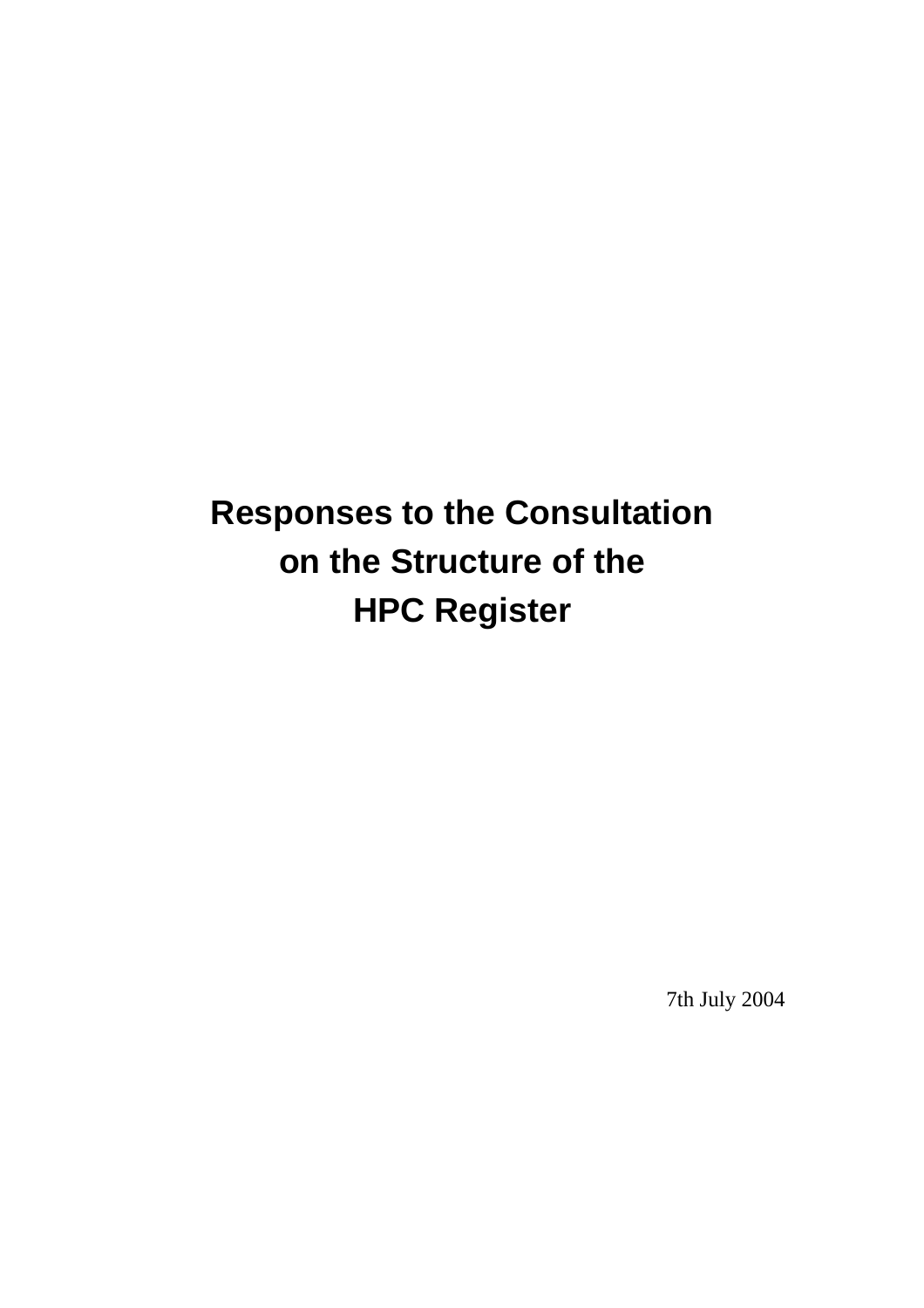## **Foreword**

I am pleased to present this summary of the responses we received to our proposals for the structure of the HPC register.

We received a total of 36 written responses offering constructive comments and feedback on the three options proposed for the future structure of the register. The majority of respondents agreed that option three, the evolution of the register, was likely to be the best way forward. However, respondents have provided us with a substantial number of useful ideas, suggestions, recommendations and comments that we will draw upon as we make decisions.

During the course of the consultation, you raised a number of issues for us to consider when developing the future structure, including:

- $\blacksquare$  the importance of public protection
- $\blacksquare$  the advantages of the third option
- the disadvantages of the third option

You can learn more by visiting our website at www.hpc-uk.org, where you will find the latest information about the consultation. The decision of the Council will be published in *(TBC).*

Thank you once again for your interest in our work.

**President**

| Date       | Ver. | Dept/Cmte  | Doc Type   | Title                                        | <b>Status</b> | Int. Aud. |
|------------|------|------------|------------|----------------------------------------------|---------------|-----------|
| 2005-01-21 | a    | <b>CNL</b> | <b>POL</b> | structureofregisterresponsetotheconsultation | Final         | Public    |
|            |      |            |            |                                              | DD: None      | RD: None  |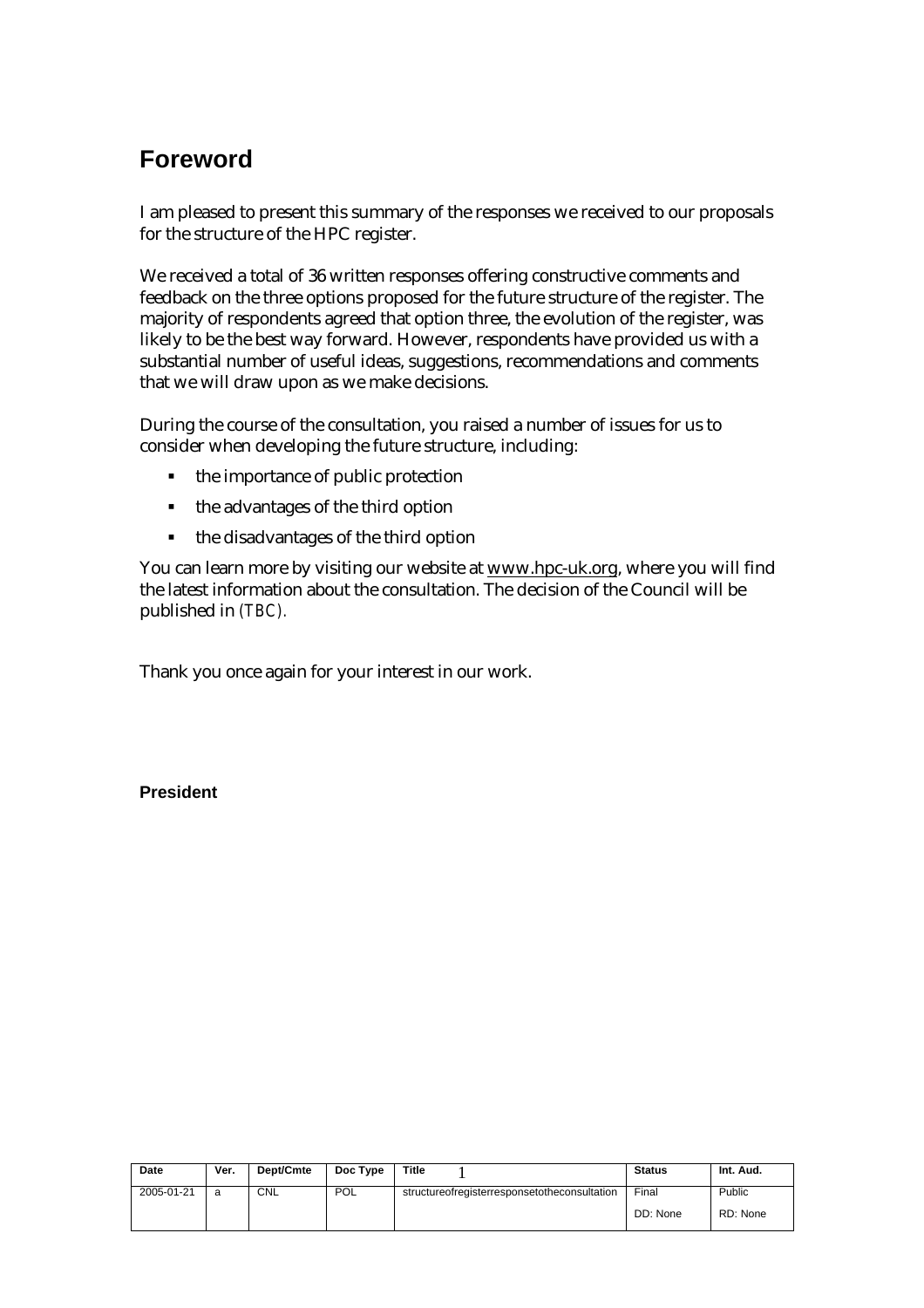# **Contents**

| Who Responded to the Consultation |  |
|-----------------------------------|--|
|                                   |  |
|                                   |  |

| Date       | Ver. | Dept/Cmte  | Doc Type   | Title                                        | <b>Status</b> | Int. Aud. |
|------------|------|------------|------------|----------------------------------------------|---------------|-----------|
| 2005-01-21 | a    | <b>CNL</b> | <b>POL</b> | structureofregisterresponsetotheconsultation | Final         | Public    |
|            |      |            |            |                                              | DD: None      | RD: None  |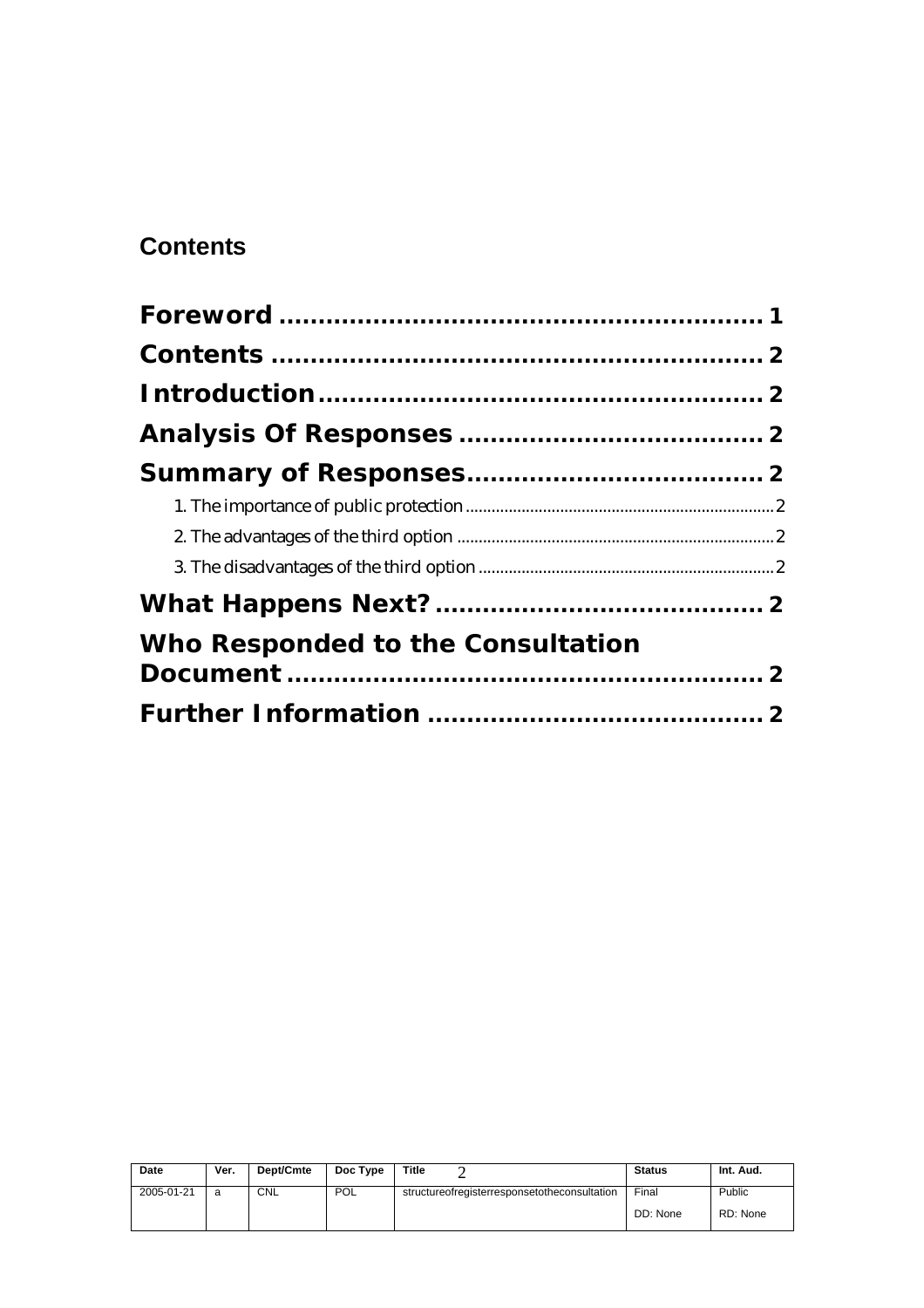# **Introduction**

We are a regulator called the Health Professions Council (the "Council"). Our function is to safeguard the health and well being of anyone using or needing the services of the 12 health professions that we currently regulate.

Our Council has 25 members: a President, 12 registrant members (there is also an alternate member for each registrant member) and 12 lay members. The law requires that there is a registrant member for each part of the register and that the number of lay members reflects the number of registrant members. At present, each part of our register represents either a single profession (such as physiotherapy) or a number of related professions (such as the arts therapies).

In 2002, we consulted on how we would operate. This included asking how we should structure the register to take account of any decisions made by the Secretary of State that other professions should be regulated by us. We received few responses to this question at that time. However, since then we have been approached by over a dozen aspirant professions seeking regulation and some are progressing towards regulation. Therefore, we need to resolve this issue.

Consequently, on 9 March 2004 we launched a three-month consultation, seeking your views on how the HPC register should be structured in the future.

In the consultation document, we set out three options for the future structure of the register. Of these options, we believed that the third, which involved a gradual evolution of the register, was likely to be the best. We asked respondents to provide comments and views on each of the options to help us come to a decision. We also asked respondents to suggest the principles we should use to make decisions about when to change the register's structure, if we were to adopt the option of gradual evolution.

We sent out 61 copies of our consultation document, *Consultation on the Structure of the HPC Register*, to a wide range of stakeholders. These included bodies representing members of:

- ß currently regulated professions;
- **s** aspirant professions;
- other healthcare professions (such as doctors);

as well as other organisations such as government departments. We also published the document on our website (www.hpc-uk.org). We asked you to send written responses by 1 June 2004. By this date, we had received 35 written responses from organisations and a single response from an individual.

| Date       | Ver. | Dept/Cmte | Doc Type   | Title                                        | <b>Status</b> | Int. Aud. |
|------------|------|-----------|------------|----------------------------------------------|---------------|-----------|
| 2005-01-21 | a    | CNL       | <b>POL</b> | structureofregisterresponsetotheconsultation | Final         | Public    |
|            |      |           |            |                                              | DD: None      | RD: None  |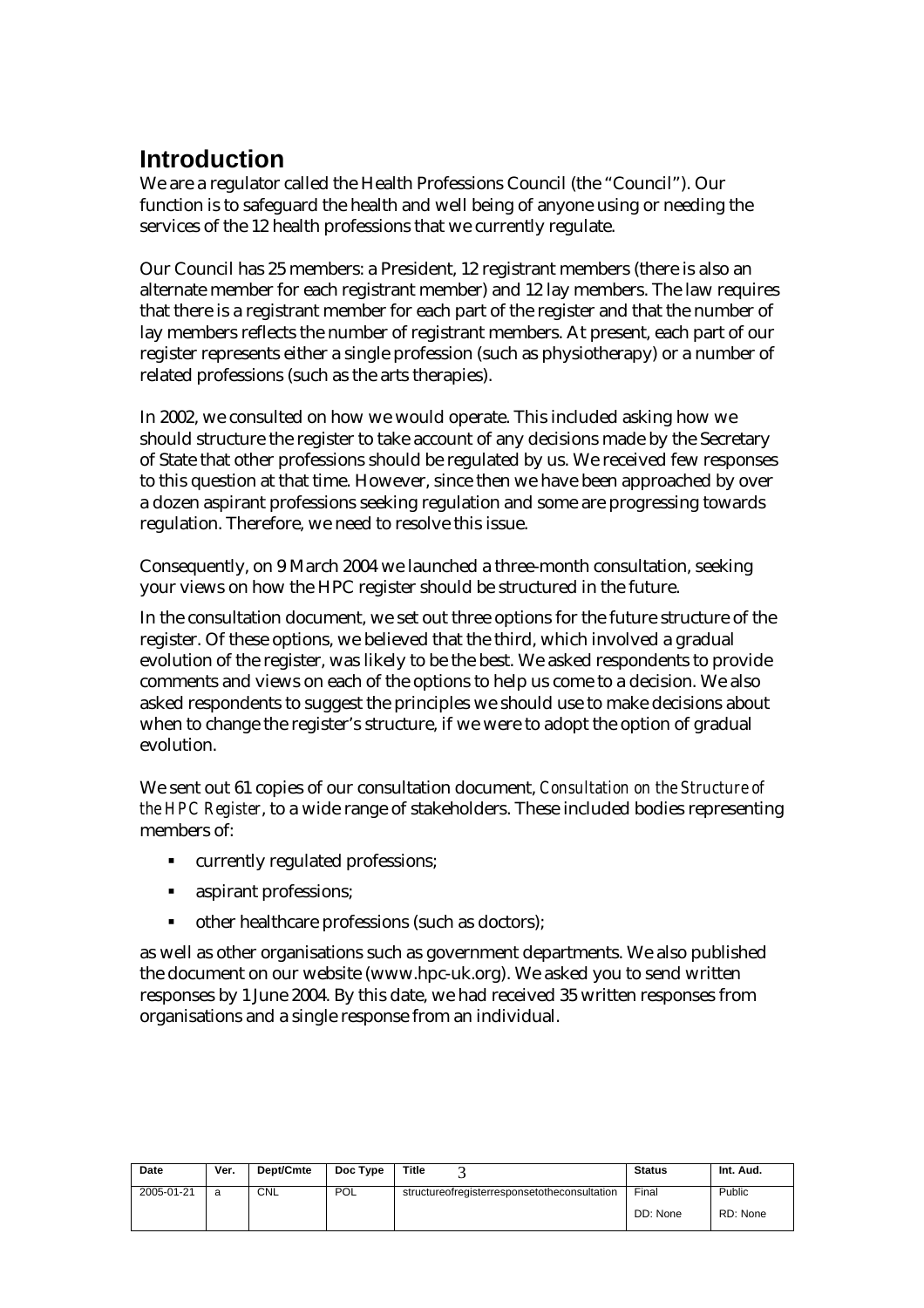## **Analysis Of Responses**

Now that the consultation has ended, we have analysed the responses received and a summary of these is presented in this document. We have taken all of your comments into account and will announce our decision on the future structure of the register in August 2004. We will also publish a Regulatory Impact Assessment.

To ensure that our analysis of your comments was fair and transparent, we used a simple four-step process for working, as illustrated below.

#### **Procedure for working:**



The first step was to catalogue each written response to the consultation document. We catalogued each response with some additional detail, such as the date it was received, the names of the organisation (if any) that respondents told us they belonged to, and whether a response was being sent on behalf of an organisation or in a personal capacity.

Next, we summarised each response, linking the comments being made to the three different options presented in the consultation document and to the criteria to be adopted by the Council.

Finally, once we had structured all of the information, we went on to analyse it. When deciding which information to include in this summary, we looked at the volume of responses received on each topic, assessed the strength of feeling of the responses, and took into account the details of each individual response.

There is an audit trail linking the analysis back to the responses we received.

| Date       | Ver. | Dept/Cmte  | Doc Type   | Title                                              | <b>Status</b> | Int. Aud. |
|------------|------|------------|------------|----------------------------------------------------|---------------|-----------|
| 2005-01-21 | a    | <b>CNL</b> | <b>POL</b> | structure of register response to the consultation | Final         | Public    |
|            |      |            |            |                                                    | DD: None      | RD: None  |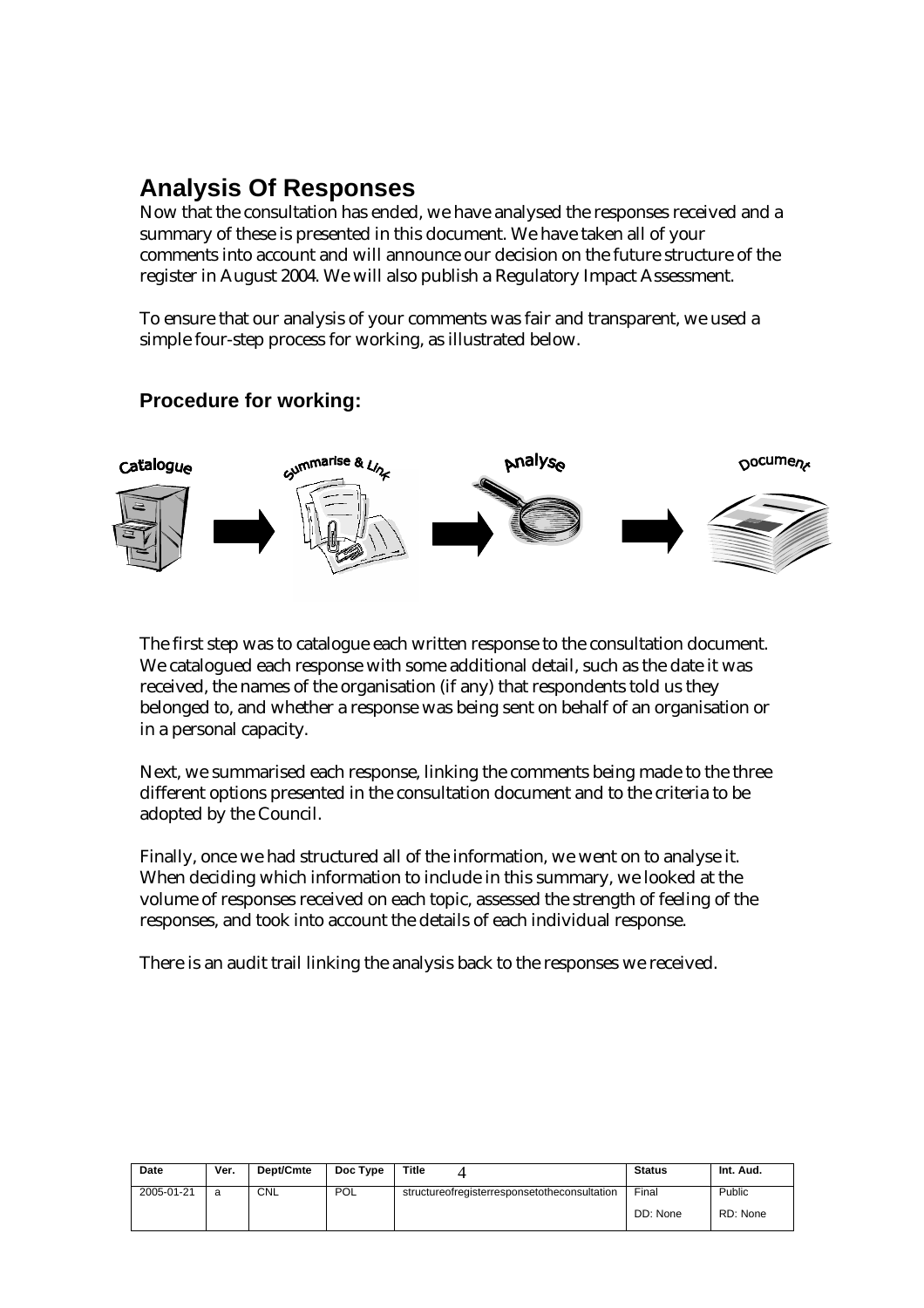# **Summary of Responses**

The consultation provided three different types of responses. The first reviewed each of the three options, providing comments, criticisms and recommendations. The second focused on the criteria to be used for gradual evolution. The third provided additional suggestions on how to structure the register. Each category of response is summarised below.

#### **1. The Importance Of Public Protection**

Respondents agreed that changes to the structure of the register should be made to improve the protection of the public. Comments suggested that this would require the Council to consider a number of key factors.

Respondents emphasised the need for the Council to maintain public confidence. This would require the Council to ensure that the public is sufficiently protected and informed of the new proposals. Many respondents recommended that information and guidance are produced to ensure that the public is able to understand and access the new structure. The Department of Health (DH) stated that the register's main purpose must be "to protect the public by assisting those using the register to identify practitioners". It was suggested that consideration be given to the protection of titles in order to prevent public confusion.

Respondents agreed that the Council must be able to make informed decisions. The Institute of Biomedical Science stated that the challenge for the Council is to create a structure that "provides the representation required for decision making, yet remains credible and relevant with the registrants". Many respondents emphasised the need for the fair and proper representation of all levels and professions. This would require all professional groups to be sufficiently represented by Council members. Respondents commented on the need for the Council to ensure that representatives have an adequate level of knowledge and understanding of the groups and professions that they represent.

#### **2. The Advantages Of The Third Option**

The majority of respondents agreed that option three, the evolution of the register, was the best and most practical way forward. However, many respondents expressed concern relating to those changes that immediately affected the interests of the professions they represented.

Many respondents expressed concern at the potential loss of representation at Council level. Some respondents argued that all professions should be entitled to direct representation in order to maintain a fair and safe system of regulation. The British Psychological Society commented that founder members could feel "short changed" if they lost their Council seats. It was suggested by the DH that further consideration might be needed to ensure that professions do not feel "disfranchised".

A number of respondents commented on the proposals to split and merge groups. It was argued that changes to the current system could lower standards, removing the

| Date       | Ver. | Dept/Cmte  | Doc Type   | Title                                              | <b>Status</b> | Int. Aud. |
|------------|------|------------|------------|----------------------------------------------------|---------------|-----------|
| 2005-01-21 | a    | <b>CNL</b> | <b>POL</b> | structure of register response to the consultation | Final         | Public    |
|            |      |            |            |                                                    | DD: None      | RD: None  |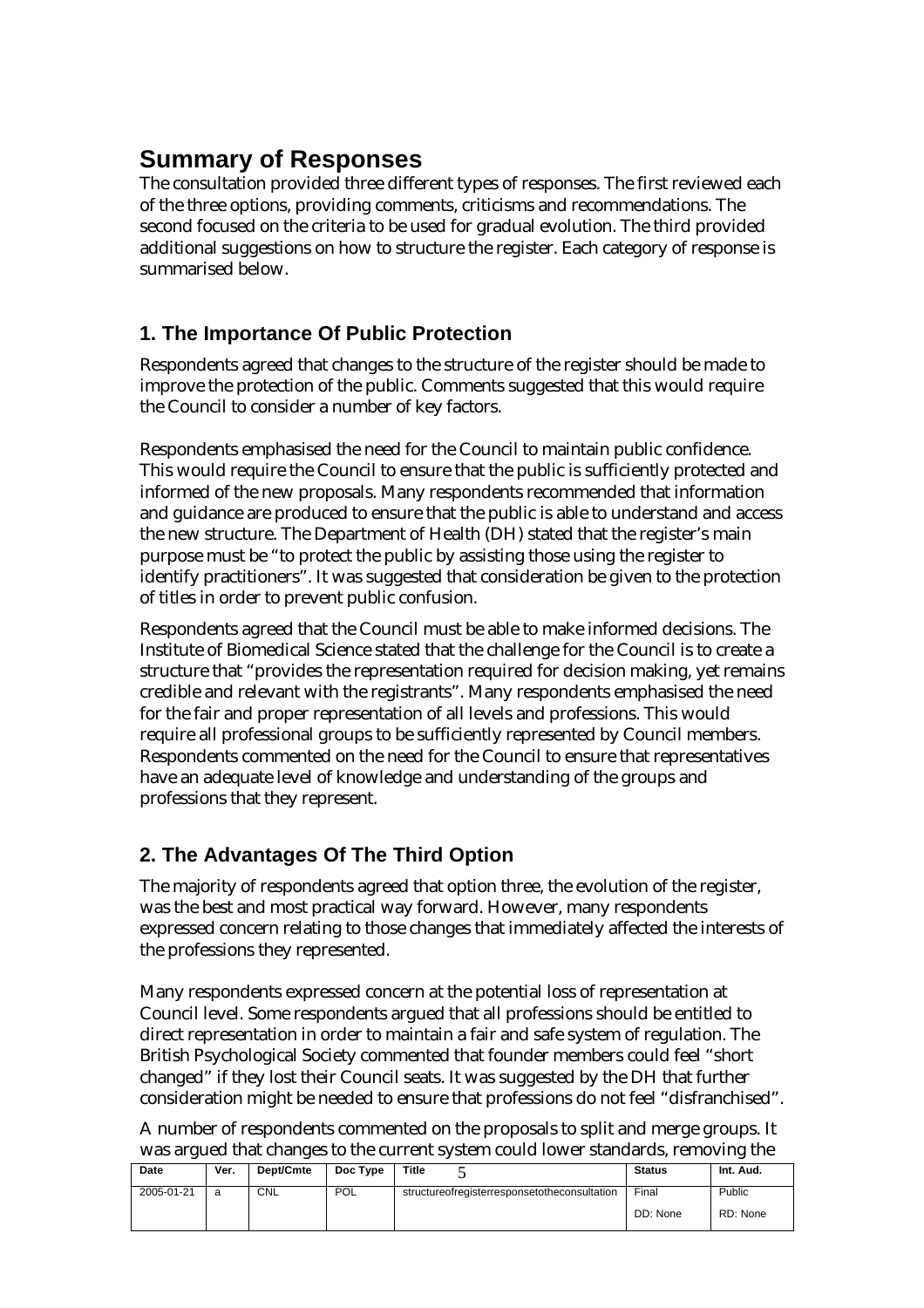Council and statutory committees from the professions. A number of respondents raised particular concerns regarding the merger of specific professions used as examples in the consultation document. The Association of Clinical Cytogeneticists and the Association of Clinical Scientists voiced concerns regarding the merger of the biomedical scientist and clinical scientist registers. Health Professions Wales also expressed concern at the merger of Paramedics and Operating Department Practitioners. Many respondents felt that it would only be appropriate to merge, add or divide a profession with prior consultation and agreement from all affected parties.

Many respondents expressed concern at the lack of detail and guidance provided in the consultation document. We received a number of comments recommending that we produce further information and assessment of all the options available before providing a final recommendation. Respondents recommended further consultation events, requesting that all stakeholders be consulted on all proposed changes.

#### **3. The Disadvantages Of The Third Option**

A number of respondents suggested that the option of gradual evolution would leave the Council open to continual challenge over a period of years. Respondents expressed concern that gradual evolution may create a complex and unwieldy structure, which would confuse the public, creating problems for the future.

Many respondents commented that the gradual evolution approach provided little benefit. Respondents suggested the Council would be required to redraft legislation to accommodate the number of professions to be regulated. Many respondents raised concerns about the number of new professions to be regulated, requesting that the Council sets a limit on the number of new groups. The DH suggested that the Council may not be able to offer all new groups the option of gradual evolution. The Chartered Society of Physiotherapy suggested that some of the new groups may be "better placed under the remit of the new Council for complimentary therapies".

Other respondents asked for more radical change to ensure greater public protection. The Royal College of Pathologists suggested that the Council looks at options that "involve thinking outside the traditional professions and categories of the HPC". A number of organisations have offered detailed alternative suggestions for how the HPC and its register could be arranged. The majority of these arrangements centred on the establishment of further groups and committees to provide profession-specific support and advice to the main Council.

In addition, some respondents suggested that the Council should not structure the register based on the traditional professional basis, but through the radical redrawing of groups. The Association of Operating Department Practitioners argued that the structure of the register should be based on a "functional analysis of the role of the registrant as opposed to traditional professional boundaries". The British Confederation of Psychotherapists suggested that the Council divides itself into the three groupings of "physical health, mental health and technicians".

A number of respondents argued that legislative change was sensible and necessary.

| Date       | Ver. | Dept/Cmte | Doc Type   | Title                                        | <b>Status</b> | Int. Aud. |
|------------|------|-----------|------------|----------------------------------------------|---------------|-----------|
| 2005-01-21 | a    | CNL       | <b>POL</b> | structureofregisterresponsetotheconsultation | Final         | Public    |
|            |      |           |            |                                              | DD: None      | RD: None  |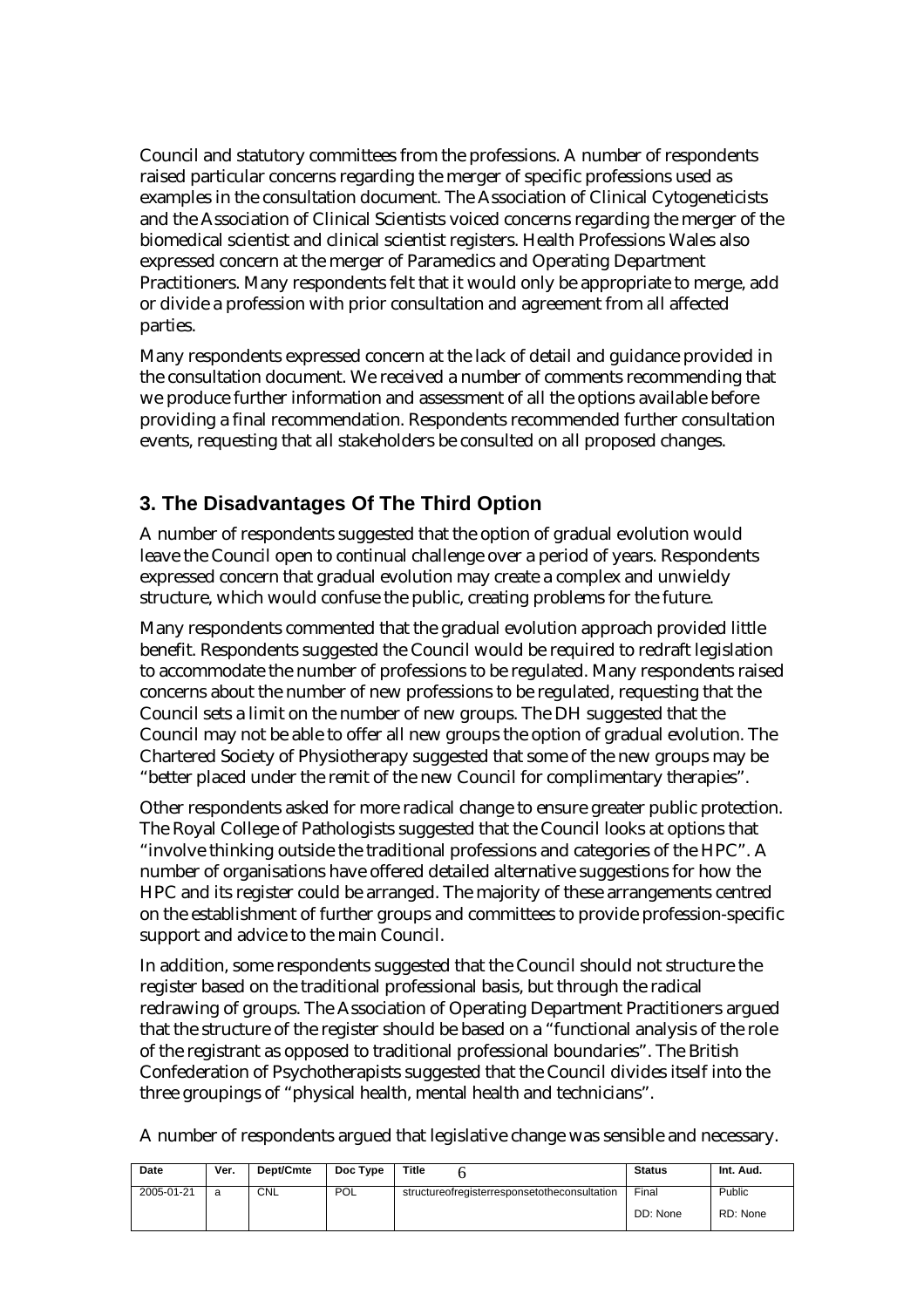With the need to widen regulation to include other health professions, many respondents argued that change was inevitable. Respondents suggested that the restructuring of the register could be used to improve the current structure. Some professions suggested that the current system provided some professions with a disproportionate level of representation. The Association of Clinical Biochemists argued that the scientist professions have less representation on the Council than the therapy professions even though they have approximately the same number of staff.

Other general comments related to the regulation of supervised practitioners. The DH has recently held a consultation on its proposals for regulating healthcare support staff in England and Wales. One respondent felt that the regulation of supervised practitioners should be treated with caution and careful consideration of all parties involved. However, it was also argued that this issue was a key priority of the HPC, which should be addressed immediately. It was suggested that this section required further consideration by the Council. Additional explanation, information and consultation of stakeholders was requested.

#### **What Happens Next?**

The decision of the Council will be published in *(TBC)*.

### **Who Responded to the Consultation Document?**

Amicus including the College of Health Care Chaplains and the Society of Sexual Health Advisers

Association of Art Therapists Association of Clinical Biochemists Association of Clinical Cytogeneticists Association of Clinical Scientists Association for Counselling and Psychotherapy Association of Operating Department Practitioners Association of Play Therapists Association for Professional Music Therapists Association of Prosthetists and Orthotists Association of Sonographers Association for Tissue Banking British Chiropody and Podiatry Association British Confederation of Psychotherapists British Dietetic Association

British & Irish Orthoptic Society

| Date       | Ver. | Dept/Cmte | Doc Type | Title                                        | <b>Status</b> | Int. Aud. |
|------------|------|-----------|----------|----------------------------------------------|---------------|-----------|
| 2005-01-21 | a    | CNL       | POL      | structureofregisterresponsetotheconsultation | Final         | Public    |
|            |      |           |          |                                              | DD: None      | RD: None  |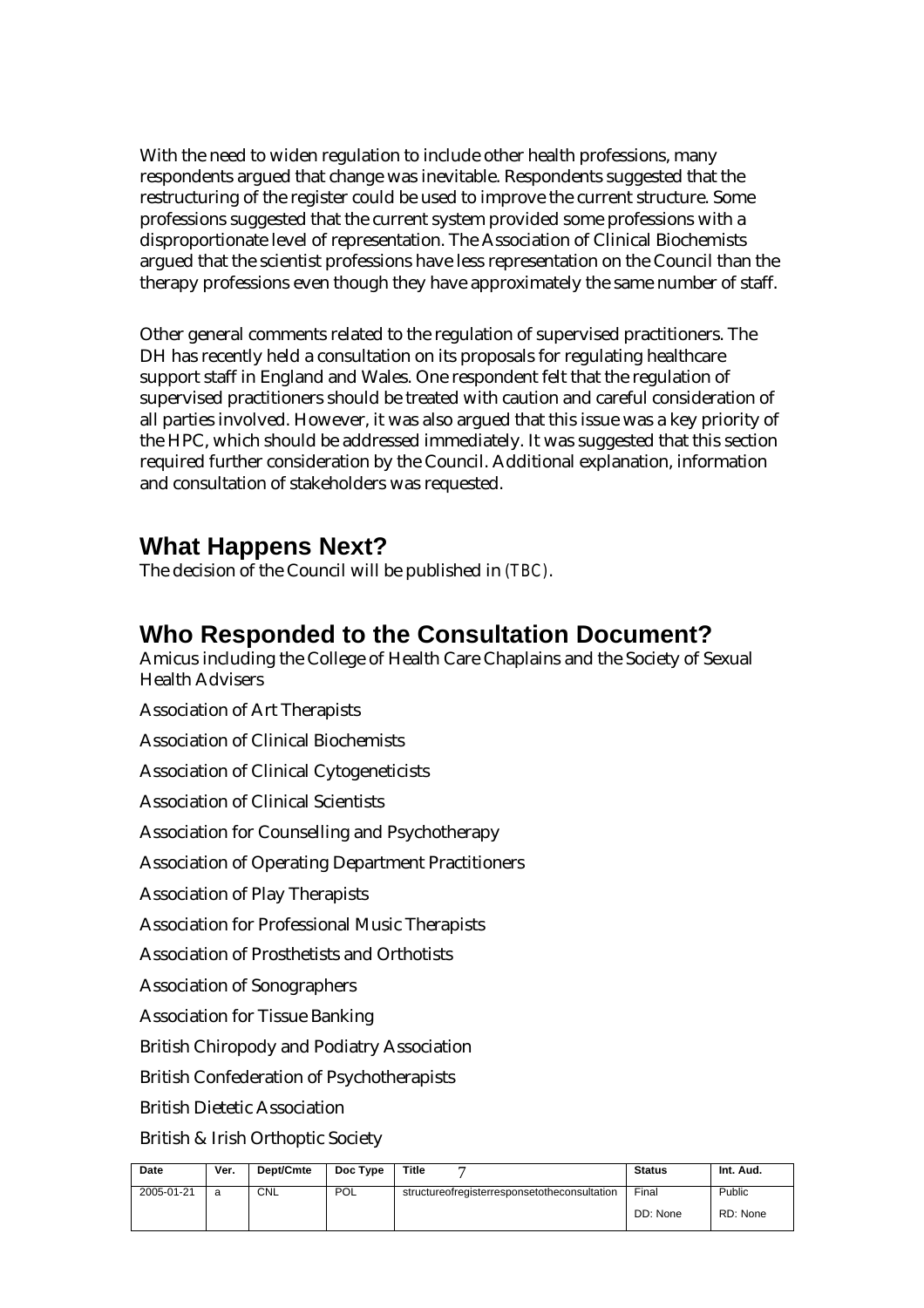British Psychological Society British Toxicology Society Chartered Society of Physiotherapy College of Occupational Therapists Department of Health Department of Health, Social Services and Public Safety (Northern Ireland) Dr Jo Jackson Programme Leader, Department of Health and Human Sciences, University of Essex Federation for Healthcare Science Health Professions Wales Hospital Play Staff Education Trust Institute of Biomedical Science Institute of Chiropodists and Podiatrists Institute of Physics and Engineering in Medicine Nutrition Society Registration Council for Clinical Physiologists Royal College of Pathologists Society of Chiropodists and Podiatrists Society for Vascular Technology of Great Britain and Ireland UK Council for Psychotherapy UK Voluntary Register for Public Health Specialists

## **Further Information**

If you require further copies of this publication please contact: HPC Consultation (Structure of Register) Health Professions Council Park House 184 Kennington Park Road London SE11 4BU Fax: +44 (0) 20 7840 9701 Email: consultonregister@hpc-uk.org

| Date       | Ver. | Dept/Cmte  | Doc Type   | Title                                        | <b>Status</b> | Int. Aud. |
|------------|------|------------|------------|----------------------------------------------|---------------|-----------|
| 2005-01-21 | a    | <b>CNL</b> | <b>POL</b> | structureofregisterresponsetotheconsultation | Final         | Public    |
|            |      |            |            |                                              | DD: None      | RD: None  |